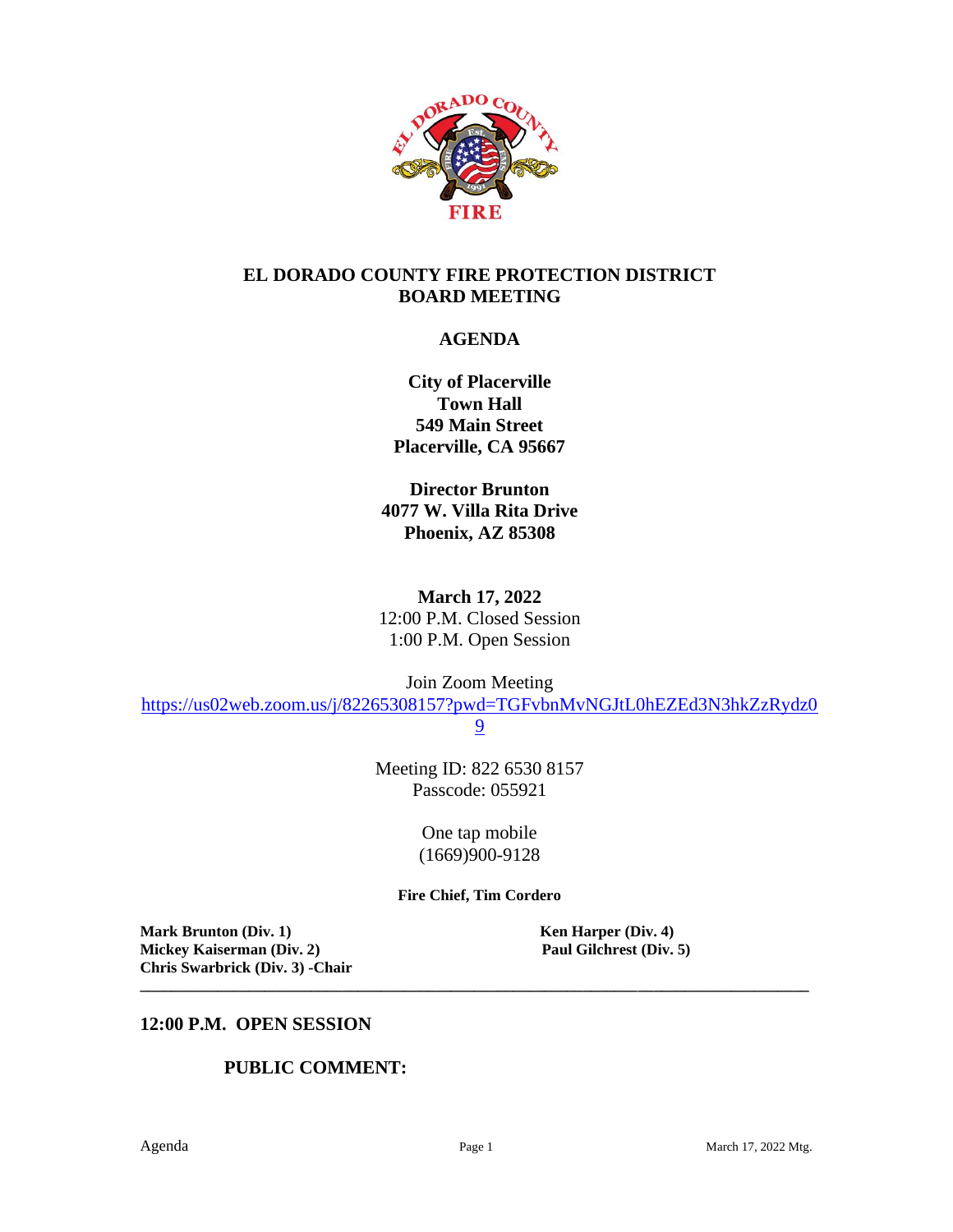Any person wishing to address the Board on any item on the closed session portion of the agenda may do so at this time.

## **12:05 P.M. CLOSED SESSION**

A. Conference With Labor Negotiators Agency Designated Representative: Fire Chief Employee Organization: Local 3556, IAFF

#### **1:00 P.M. OPEN SESSION**

- **1. CALL TO ORDER:**
- **2. ROLL CALL:**
- **3. PLEDGE OF ALLEGIANCE:**

## **4. APPROVE AGENDA:**

#### **5. CONSENT CALENDAR:**

 (All items approved on a single vote except those pulled for individual discussion and action).

A. Minutes: February 17, 2022, Board Meeting B. Claim Payments/Deposits: District Claims: District Deposits: \$12,707.75 \$5,440.51 \$387.19 \$68,405.29 \$3,685.91 \$1,788.86 \$83,201.08 \$19,685.51 \$800.00 \$235.64 \$2,062.41 \$37,934.52 \$125,895.28

## **6. PUBLIC COMMENT:**

(Any person wishing to address the Board on any item that is not on the agenda may do so at this time. Public comments are limited to three minutes per person.)

## **7. REPORT OF ACTION TAKEN IN CLOSED SESSION:**

A. Conference With Labor Negotiators Agency Designated Representative: Fire Chief Employee Organization: Local 3556, IAFF

## **8. DEPARTMENTAL MATTERS:**

- A. Recognition to the Gilmore Foundation
- B. **Administrative –** Board of Director Division Boundaries